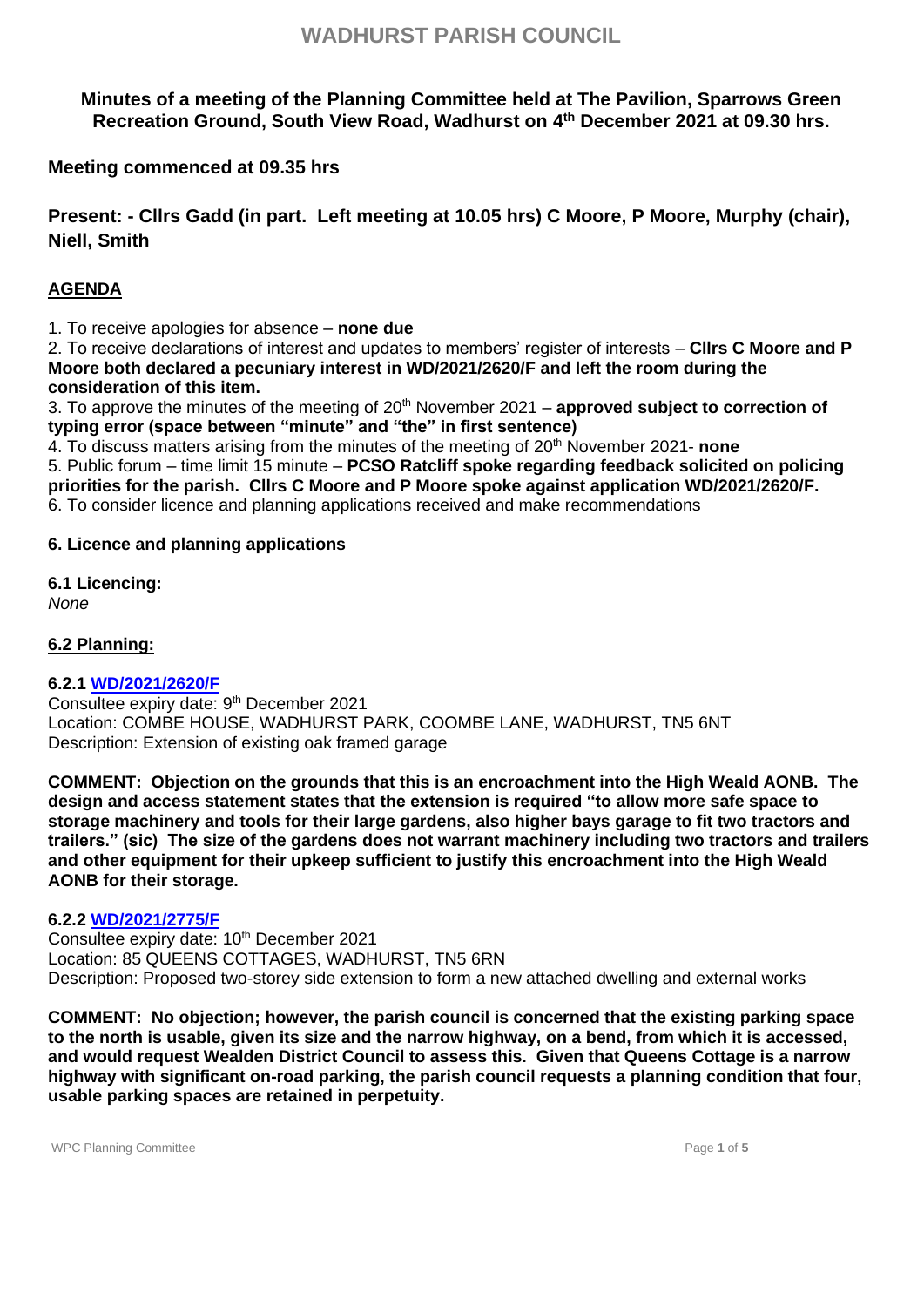### **6.2.3 [WD/2021/1825/F](http://planning.wealden.gov.uk/plandisp.aspx?recno=154765)**

Consultee expiry date: 3<sup>rd</sup> December 2021, (email has been sent to WDC advising of meeting date and short extension granted) Location: TIDEBROOK MANOR FARM, TIDEBROOK ROAD, WADHURST, TN5 6PD Description: RETENTION OF BUILDING AND USE AS A FOUR BEDROOM HOLIDAY LET. Amended plans (received 15/11/2021) deleting garage provision, revised description as building not used for agricultural purposes and further detail of lack of agricultural need to fenestration

### **COMMENT: No comment**

### **6.2.4 [WD/2021/2794/LB](https://planning.wealden.gov.uk/plandisp.aspx?recno=155977)**

Consultee expiry date: 15<sup>th</sup> December 2021 Location: GORDON HOUSE, HIGH STREET, WADHURST, TN5 6AA Description: Replacement of 4 existing casement windows and a rear back door window

## **COMMENT: No objection**

### **6.2.5 [WD/2021/2802/FA](http://planning.wealden.gov.uk/plandisp.aspx?recno=155984)**

Consultee expiry date: 16th December 2021

Location: LOWER COUSLEY WOOD FARM, UNIT 1, COUSLEY WOOD ROAD, WADHURST, TN5 6HF Description: variation of condition 3 attached to wd/2013/0910/f (change of use of agricultural barn (unit 1) from b8 to b1 use) to allow for operating hours to be extended).

**COMMENT: No objection; however, the parish council is not aware whether the site notices have been displayed, and therefore whether the neighbouring householders are aware of this planning application. Given the potential noise nuisance for these householders within the tranquil High Weald AONB, the parish council will re-consider its comments on this planning application if it is made aware of any concerns by such householders.**

#### **6.2.6 [WD/2021/0729/F](http://planning.wealden.gov.uk/plandisp.aspx?recno=153376)**

Consultee expiry date: 17<sup>th</sup> December 2021 Location: 4 GLOUCESTER COTTAGES, SOUTH VIEW ROAD, SPARROWS GREEN, WADHURST, TN5 6TG

## Description: To supply and fit 1 x timber framed single glazed casement window to the second floor bedroom

## **COMMENT: No objection**

## **6.2.7 [WD/2021/0730/LB](http://planning.wealden.gov.uk/plandisp.aspx?recno=153377)**

Consultee expiry date: 20<sup>th</sup> December 2021 Location: 4 GLOUCESTER COTTAGES, SOUTH VIEW ROAD, SPARROWS GREEN, WADHURST, TN5 6TG Description: To supply and fit 1 x timber framed single glazed casement window to the second floor bedroom.

## **COMMENT: No objection**

## **7. [WD/2021/1056/O](http://planning.wealden.gov.uk/plandisp.aspx?recno=153805)**

Location: LAND WEST OF TURNERS GREEN ROAD AND ADJACENT TO SPARROWS GREEN RECREATION GROUND, WADHURST, TN5 6TW Description: Phased development of 5 no. self-build dwellings, associated access and infrastructure works. *: refused*

# **Action – Trainee Clerk to remove this item from future Planning Committee agendas.**

WPC Planning Committee **Page 2** of **5** and **Page 2** of **5**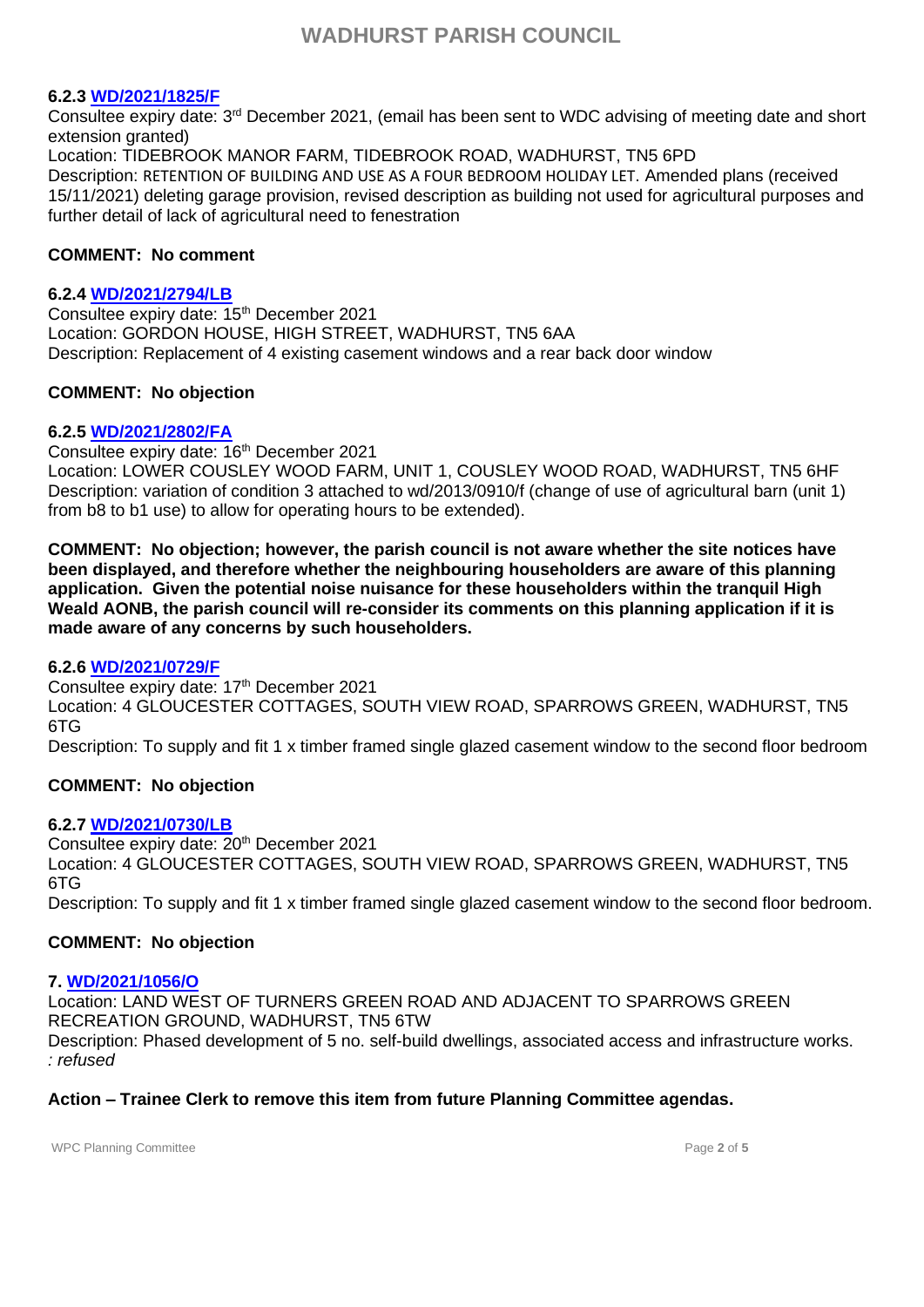### **8. [WD/2021/1285/MAO](http://planning.wealden.gov.uk/plandisp.aspx?recno=154095)**

Location: LAND TO THE SOUTH OF COUSLEY WOOD ROAD, SPARROWS GREEN, WADHURST, TN5 6DY

Description: Outline application (seeking approval of access) for the erection of up to 21 residential dwellings. All other matters reserved.

#### **9. [WD/2021/0559/MAJ](https://planning.wealden.gov.uk/plandisp.aspx?recno=153161)**

Location: Weald Hall Residential Home, Mayfield Lane, Wadhurst, TN5 6HX. Description: Conversion of car home to form 8 x flats together with the construction of 13 x new dwellings associated works following the demolition of existing lodge.

**Action – planning committee members to review the revised layout and other matters addressed in the correspondence from the Principal Transport Planner, dated 14th October 2021, and consider any further comments the parish council might wish to make on this planning application.**

### **10. [WD/2020/2365/MAO](https://planning.wealden.gov.uk/plandisp.aspx?recno=151901)**

Location: Land to the north of Marling House, Station Road, Wadhurst, TN5 6RT Description: Outline application for development of 35 residential dwellings.

## **Action – Trainee Clerk to remove this item from future Planning Committee agendas.**

### **11. [WD/2020/2426/MRM](http://planning.wealden.gov.uk/plandisp.aspx?recno=151989)**

Location: LAND EAST OF OLD STATION ROAD, WADHURST, TN5 6TZ Description: Reserved matters pursuant to outline planning permission WD/2016/0402/MAO (revised illustrative layout for 21 dwellings, Scheme now excludes footway and road improvements and includes provisional drainage measures).

## **Action – Trainee Clerk to remove this item from future Planning Committee agendas.**

**To consider notices of decisions received: Certificate of Lawful Development:** *None* **Raise no Objections**: *None* **Prior Approval Required:** *None* **Not Issued**: *None* **Issued:** 

## **Application No. [WD/2021/1381/FR](http://planning.wealden.gov.uk/plandisp.aspx?recno=154213)**

Description: First floor rear extension and fenestration alterations. retrospective planning for the cladding to the ground floor existing extension Location: BROWSIDE CATTERY, MOSEHAM HILL, WADHURST, TN5 6NA Decision: Approved.

#### **Application No. [WD/2020/2426/MRM](http://planning.wealden.gov.uk/plandisp.aspx?recno=151989)**

Description: (revised illustrative layout for 21 dwellings, scheme now excludes footway and road improvements and includes provisional drainage measures) Location: LAND EAST OF OLD STATION ROAD, WADHURST, TN5 6TZ Decision: Approved

## **Application No. [WD/2021/2528/F](https://planning.wealden.gov.uk/plandisp.aspx?recno=155636)**

Description: remove existing pitched roof porch. form a new single-story pitched roof side extension Location: 12 OSMERS HILL, WADHURST, TN5 6QJ

WPC Planning Committee **Page 3** of **5** of **5**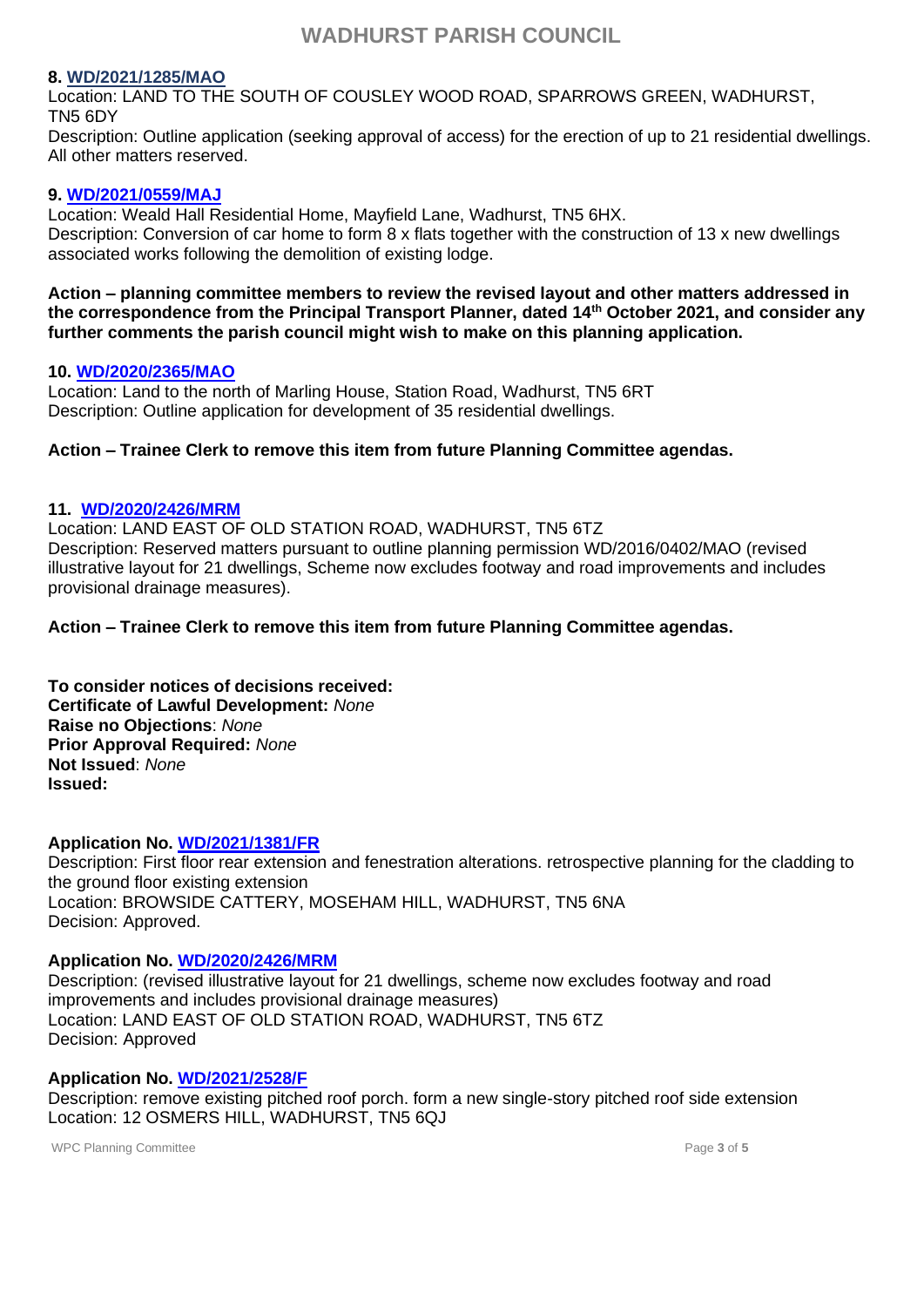### Decision: Approved

## **Application No. [WD/2021/1394/LDP](file:///C:/Users/CLERK/AppData/Local/Microsoft/Windows/INetCache/Content.Outlook/D1BZA2JU/Decision%20Notice_WD20211394LDP.pdf)**

Description: Erection of playground and surrounding safety fence. Location: WADHURST INSTITUTE HALL AND FIELD, WASHWELL LANE, WADHURST, TN5 6AP Decision: Approved - with suggestion of discussion with esc Archaeology prior to groundworks.

#### **Application No. [WD/2021/2469/F](http://planning.wealden.gov.uk/plandisp.aspx?recno=155566)**

Description: Erection of oak framed garage with annexe accommodation above Location: WESTWOOD HOUSE, FAIRCROUCH LANE, WADHURST, TN5 6PR Decision: Approved

### **Application No. [WD/2021/2472/F](http://planning.wealden.gov.uk/plandisp.aspx?recno=155569)**

Description: two storey front extension and alterations to fenestration Location: HIGH RISEDEN, TIDEBROOK ROAD, WADHURST, TN5 6PA Decision: Approved

### **Refusals:**

## **Application No. [WD/2020/2556/FR](http://planning.wealden.gov.uk/plandisp.aspx?recno=152151)**

Description: A retrospective application for the siting of a mobile home and its ancillary use as staff accommodation in association with the holding at combe manor farm Location: COOMBE MANOR FARM, COOMBE LANE, WADHURST, TN5 6NU Decision: Refused

### **Application No. [WD/2020/2436/LB](http://planning.wealden.gov.uk/plandisp.aspx?recno=152004)**

Description: Removal of one internal wall Location: THE COTTAGE, HIGH STREET, WADHURST, TN5 6AJ Decision: Refused

### **Withdrawn***:*

## **Application No. [WD/2021/2053/F](http://planning.wealden.gov.uk/plandisp.aspx?recno=155056)**

Description: construction of detached two storey folly built within existing garden wall to provide a home office and loggia. Location: THE GARDEN HOUSE, DEWHURST LANE, WADHURST, TN5 6QB Decision: Withdrawn

## **Application No. [WD/2020/2365/MAO](http://planning.wealden.gov.uk/plandisp.aspx?recno=151901)**

Description: outline planning application for residential development of 35 dwellings Location: LAND TO THE NORTH OF MARLING HOUSE, STATION ROAD, WADHURST, TN5 6RT Decision: Withdrawn

**Appeals:** *None*

**Enforcement Notice:** *None*

**Breach of Conditions Notice:** *None*

## **12. Planning Control & High Street Planning Enforcement**

WPC Planning Committee **Page 4** of **5** of **5**